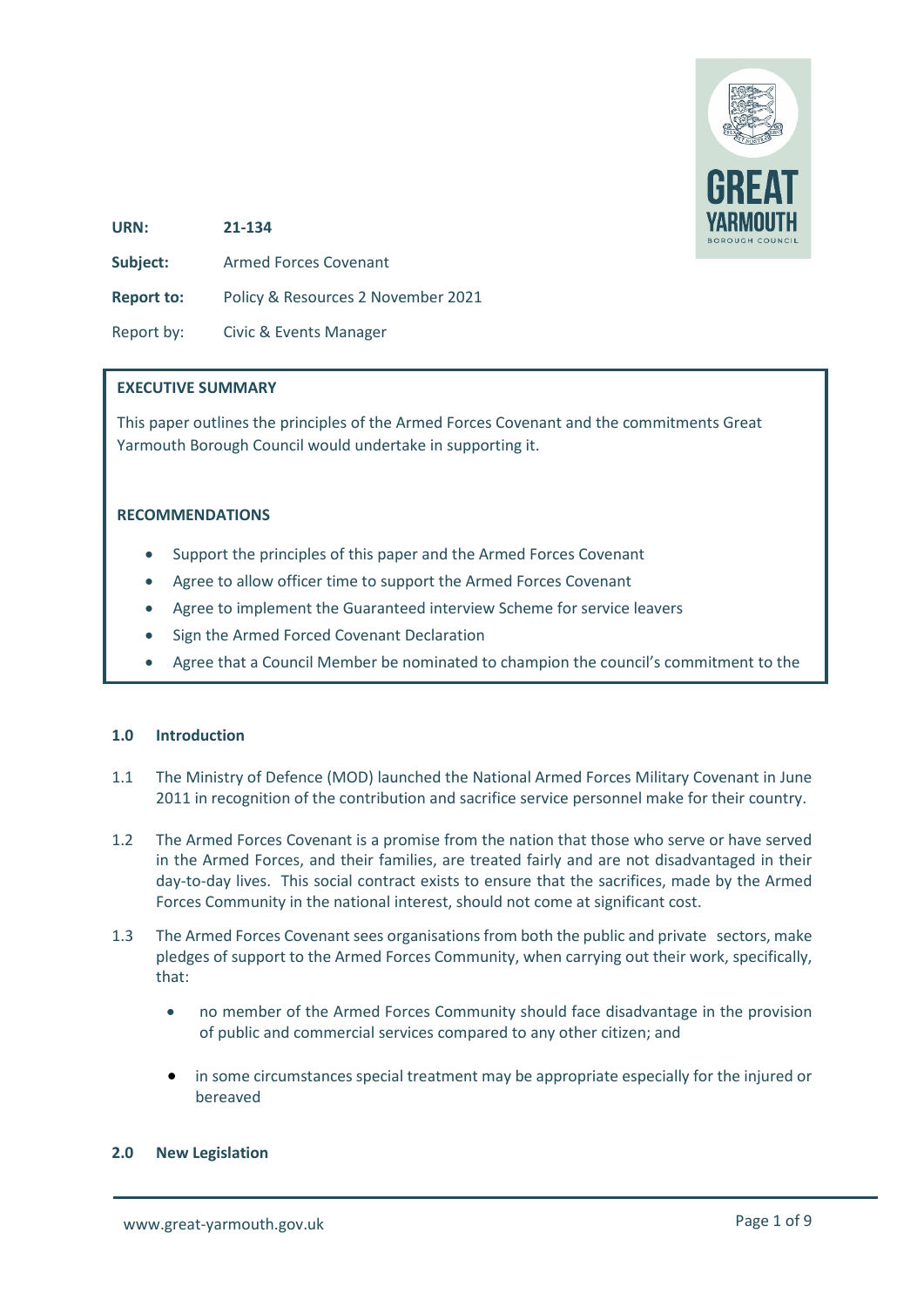The Government's expectations of local authorities were summarised in its policy paper published in 2015. This is to be strengthened through the new duty legislation, currently making its way through Parliament.

This means that those subject to the Covenant Duty must have due regard to:

- 1. the unique obligations of, and sacrifices made by, the armed forces,
- 2. the principle that it is desirable to remove disadvantages arising for service people from membership, or former membership, of the armed forces, and
- 3. the principle that special provision for service people may be justified by the effects on such people of membership, or former membership, of the armed forces.

The focus of the new Covenant Duty is on local, and regional as appropriate, service provision, covering those aspects of public housing, education and healthcare that are among the most likely to affect serving and former members of the Armed Forces and their families.

## **3.0 Housing**

To support our covenant pledge, our Housing Allocations Scheme has special consideration for the armed forces community reflecting both legislation and statutory guidance.

The Housing Allocations Scheme (2018) includes the following provisions:

- Additional preference (backdating of application date by 12 months) for applicants who meet one or more of the reasonable preference criteria and who are:
	- $\circ$  a member of the Armed Forces, or former Service personnel where their application is made within five years of discharge.
	- o Are a bereaved spouse or civil partner of a member of the Armed Forces leaving Service Family Accommodation following the death of their spouse or partner
	- o Are a serving member or former member of the Reserve Forces who needs to move because of a serious injury, medical condition or disability sustained as a result of their service.
- Exemption from local connection criteria where:
	- $\circ$  The applicant is a member of the Armed Forces and former Service personnel, where their application is made within five years of discharge
	- $\circ$  The applicant is a bereaved spouse or civil partner of a member of the Armed Forces leaving Service Family Accommodation following the death of their spouse or partner
	- $\circ$  The applicant is a serving member or former member of the Reserve Forces who needs to move because of a serious injury, medical condition or disability sustained as a result of their service.

In addition, in considering qualification to join the Allocation Pool, the Council will disregard any lump sum paid as a result of injury or disability to a current or former member of the regular or reserve services.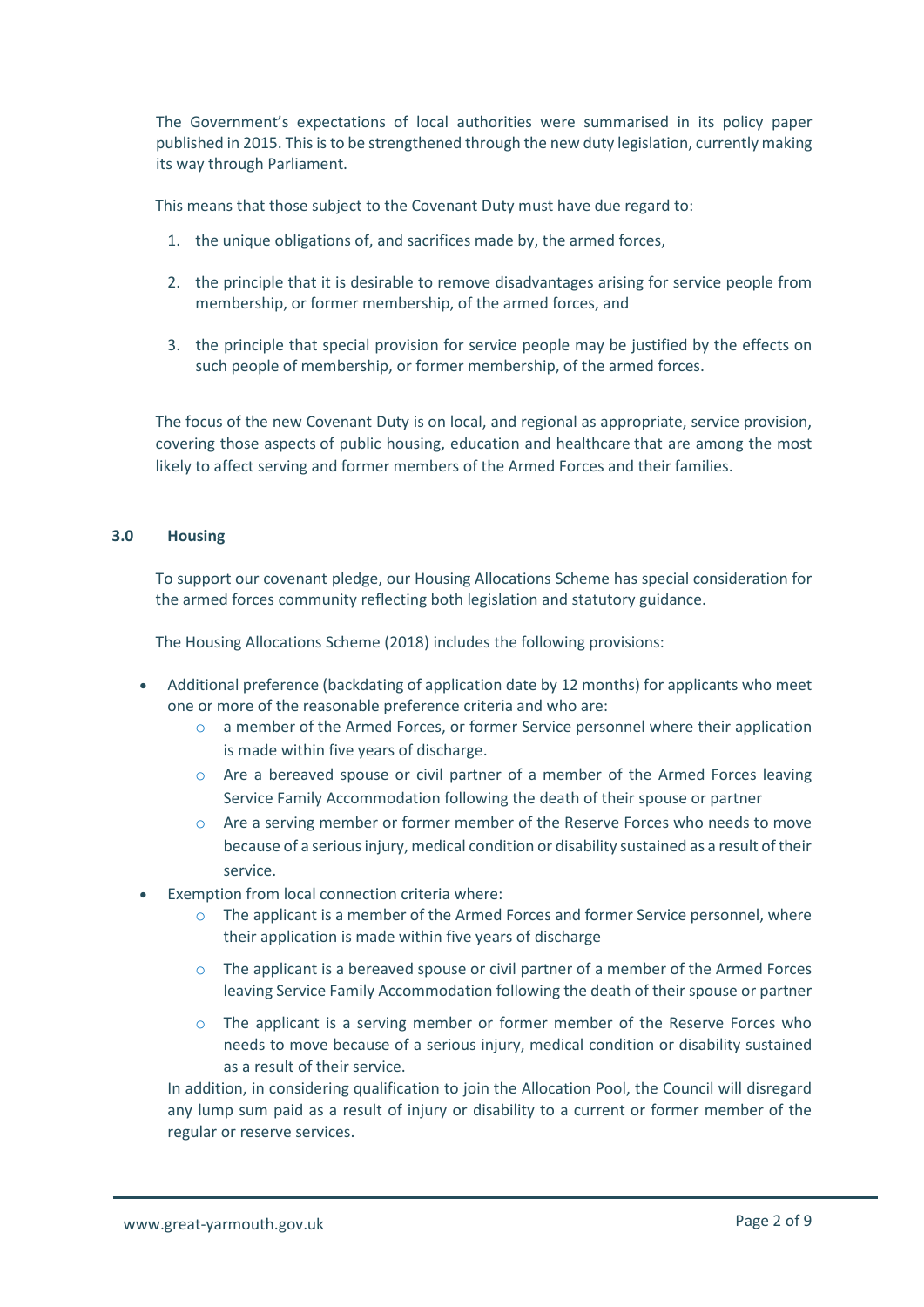#### **4.0 Employment**

In making our commitment to giving fair support to members of the armed forces, service leavers and their families it is proposed to introduce a Guaranteed Interview Scheme for service leavers, this will mirror the Guaranteed Interview Scheme for disabled candidates which the council already has in place.

The aims of the scheme are to:

- assist service leavers overcome barriers to finding employment
- reduce the risk of service leavers having health and welfare problems due to longterm unemployment
- complement the re-employment support provided by the Ministry of Defense
- benefit from the transferable skills and qualities of service leavers

We recognise the value serving personnel, reservists, veterans and military families bring to our business and to our country.

To support the employment of Service spouse and partners we will partner with the [Forces](https://www.forcesfamiliesjobs.co.uk/)  [Families Jobs Forum](https://www.forcesfamiliesjobs.co.uk/) and providing flexibility in granting leave for Service spouses and partners, during and after partners deployment.

We support our employees who are members of Reserve Forces, granting two weeks per year leave for the purposes of attending summer camps and training, subject to the exigencies of the service.

### **5.0 Supporting Local Events**

Great Yarmouth has a long civic tradition with supporting the armed services and marking commemorations such as D Day, Armed Forces Day, VE Day, VJ Day and Remembrance Day. In 20012 Great Yarmouth became affiliated with HMS Dauntless.

### **6.0 Commitment**

- 6.1 In supporting the Armed Forces Covenant we recognise the value serving personnel, reservists, veterans and military families bring to our organisation and to our country. We will seek to uphold the principles of the Armed Forces Covenant, by:
	- **Promoting the Armed Forces:** promoting the fact that we are an Armed Forces-friendly organisation, to our staff, customers, suppliers, contractors and wider public.
	- **Veterans:** supporting the employment of veterans, recognising military skills and qualifications in our recruitment and selection process; working with the Career Transition Partnership (CTP) to support the employment of Service leavers;
	- **Service Spouses & Partners:** supporting the employment of Service spouses and partners; partnering with the [Forces Families Jobs Forum;](https://www.forcesfamiliesjobs.co.uk/) and providing flexibility in granting leave for Service spouses and partners before, during and after a partner's deployment.
	- **Reserves:** supporting our employees who are members of the Reserve Forces; granting additional paid/unpaid leave for annual Reserve Forces training; supporting any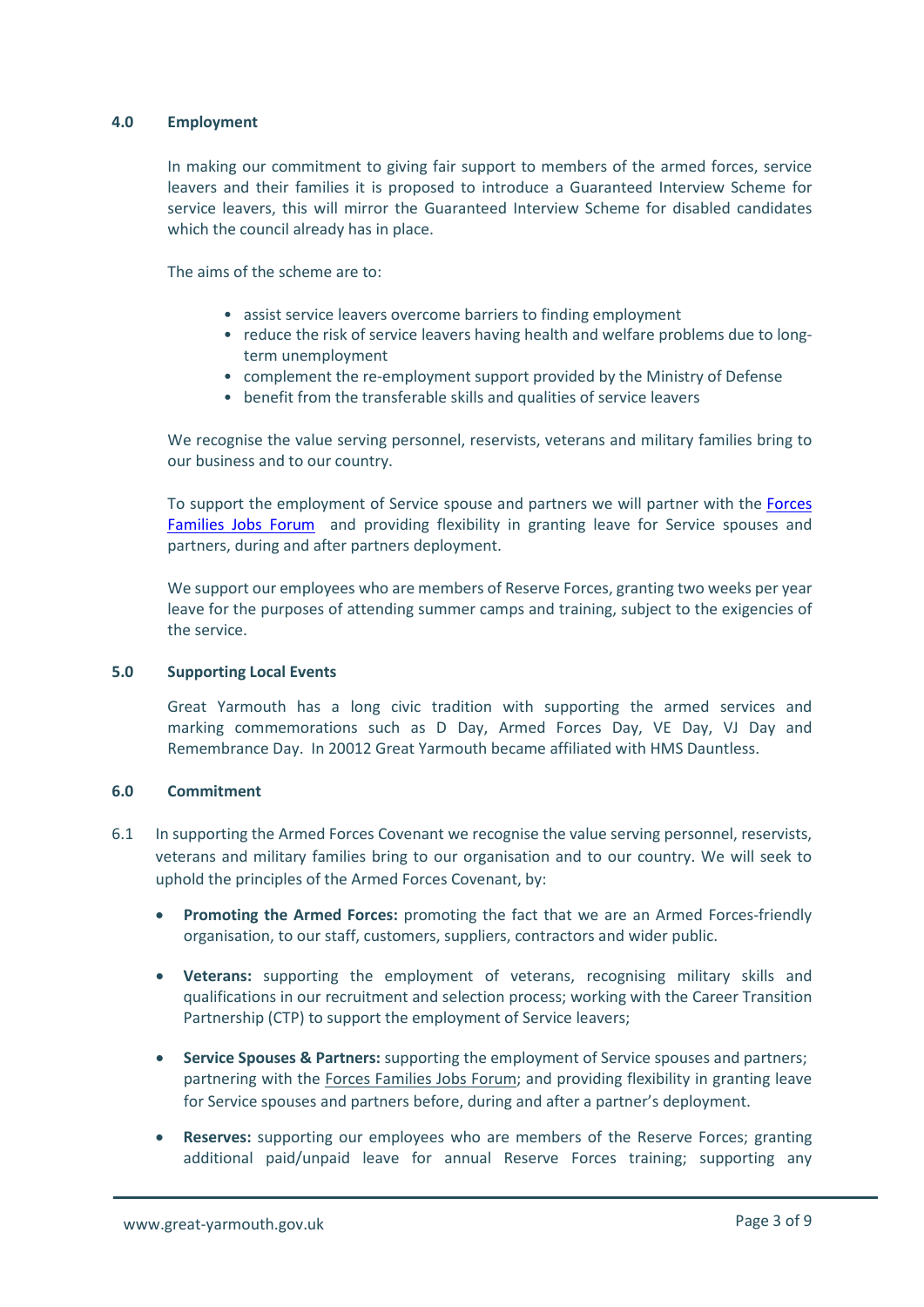mobilisations and deployment; actively encouraging members of staff to become Reservists;

- **Cadet Organisations:** supporting our employees who are volunteer leaders in military cadet organisations, granting additional leave to attend annual training camps and courses; actively encouraging members of staff to become volunteer leaders in cadet organisations; supporting local military cadet units; recognising the benefits of employing cadets/excadets within the workforce.
- **National Events:** supporting Armed Forces Day, Reserves Day, the Poppy Appeal Day and Remembrance activities;
- **Armed Forces Charities:**supporting Armed Forces charities with fundraising and supporting staff who volunteer to assist;
- **Commercial Support:** We would encourage local businesses to offer a discount to members of the Armed Forces community.
- 6.2 We will publicise these commitments through our literature and on our website, setting out how we will seek to honour them and inviting feedback from the Service community and our customers on how we are doing.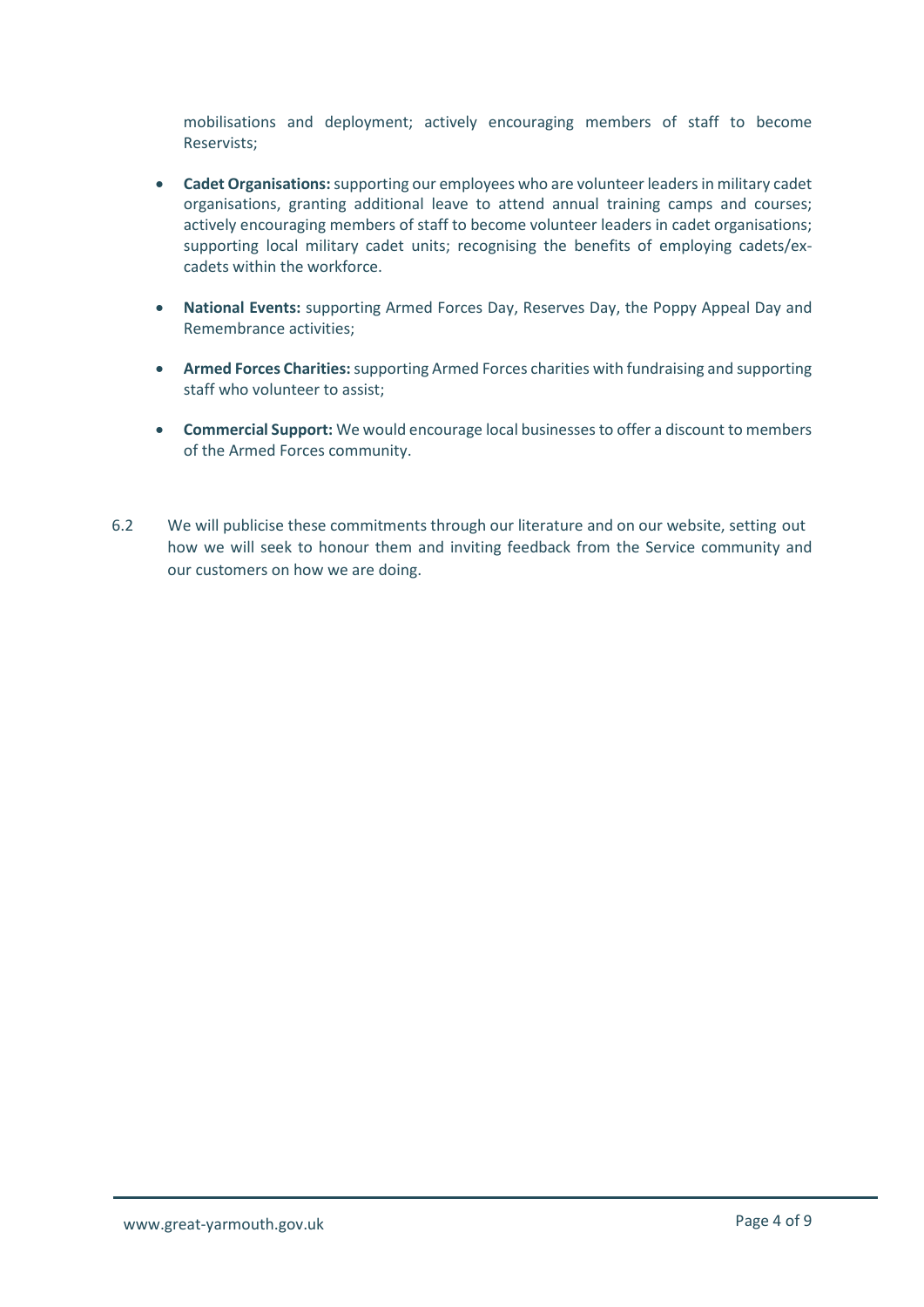

# **GREAT YARMOUTH BOROUGH COUNCIL**

\_\_\_\_\_\_\_\_\_\_\_\_\_\_\_\_\_\_\_\_\_\_\_\_\_\_\_\_\_\_\_\_\_\_\_\_\_\_\_\_\_\_\_\_\_\_\_\_\_\_\_

**We, the undersigned, commit to honour the Armed Forces Covenant and support the Armed Forces Community. We recognise the value Serving Personnel, both Regular and Reservists, Veterans and military families contribute to our business and our country.**

Signed on behalf of:

Great Yarmouth Borough Council

Signed:

Name:

Position:

Date: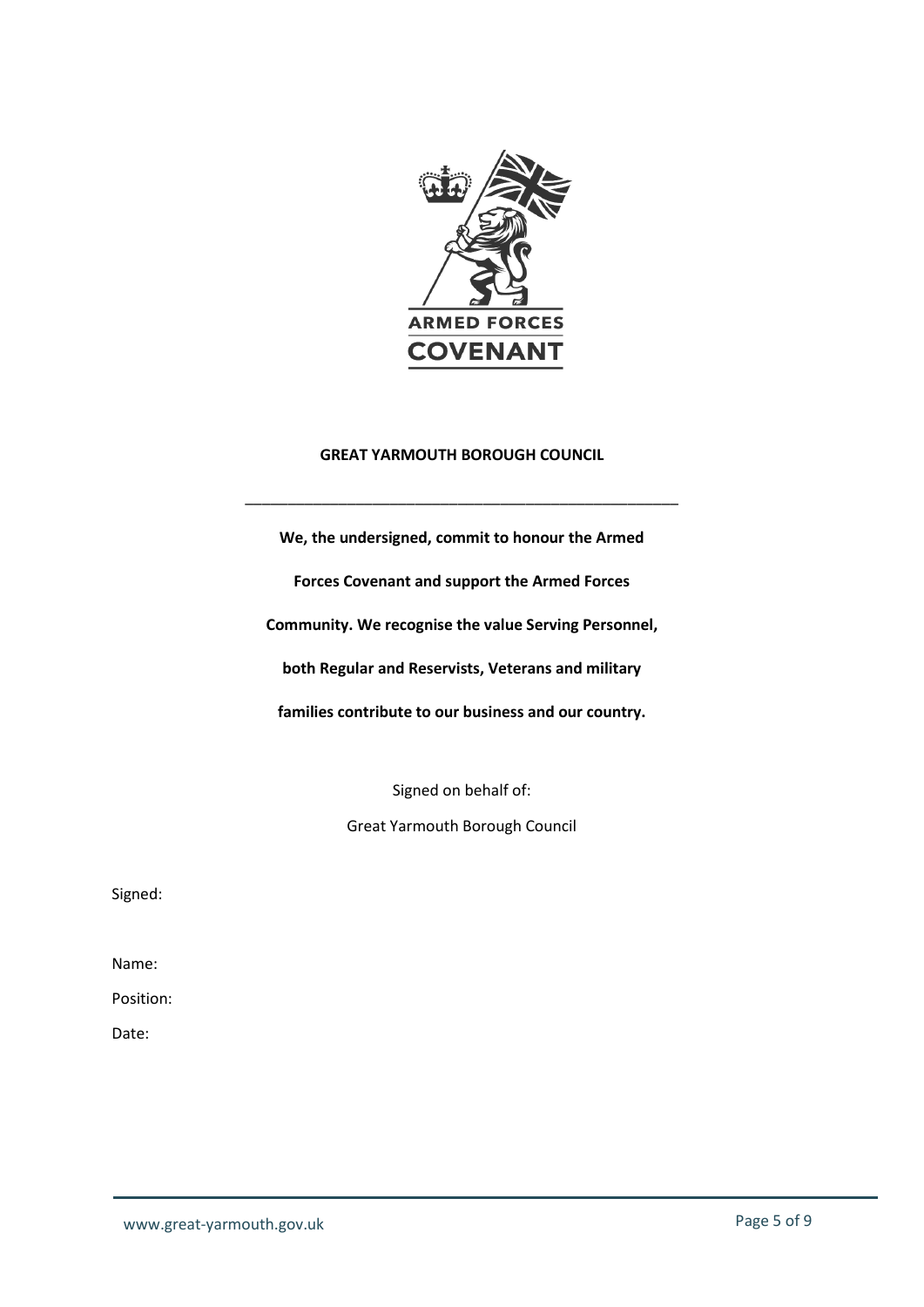

#### The Armed Forces Covenant

An Enduring Covenant Between The People of the United Kingdom Her Majesty's Government

All those who serve or have served in the Armed Forces of the Crown

And their Families

The first duty of Government is the defence of the realm. Our Armed Forces fulfil that responsibility on behalf of the Government, sacrificing some civilian freedoms, facing danger and, sometimes, suffering serious injury or death as a result of their duty. Families also play a vital role in supporting the operational effectiveness of our Armed Forces. In return, the whole nation has a moral obligation to the members of the Naval Service, the Army and the Royal Air Force, together with their families. They deserve our respect and support, and fair treatment.

Those who serve in the Armed Forces, whether Regular or Reserve, those who have served in the past, and their families, should face no disadvantage compared to other citizens in the provision of public and commercial services. Special consideration is appropriate in some cases, especially for those who have given most such as the injured and the bereaved.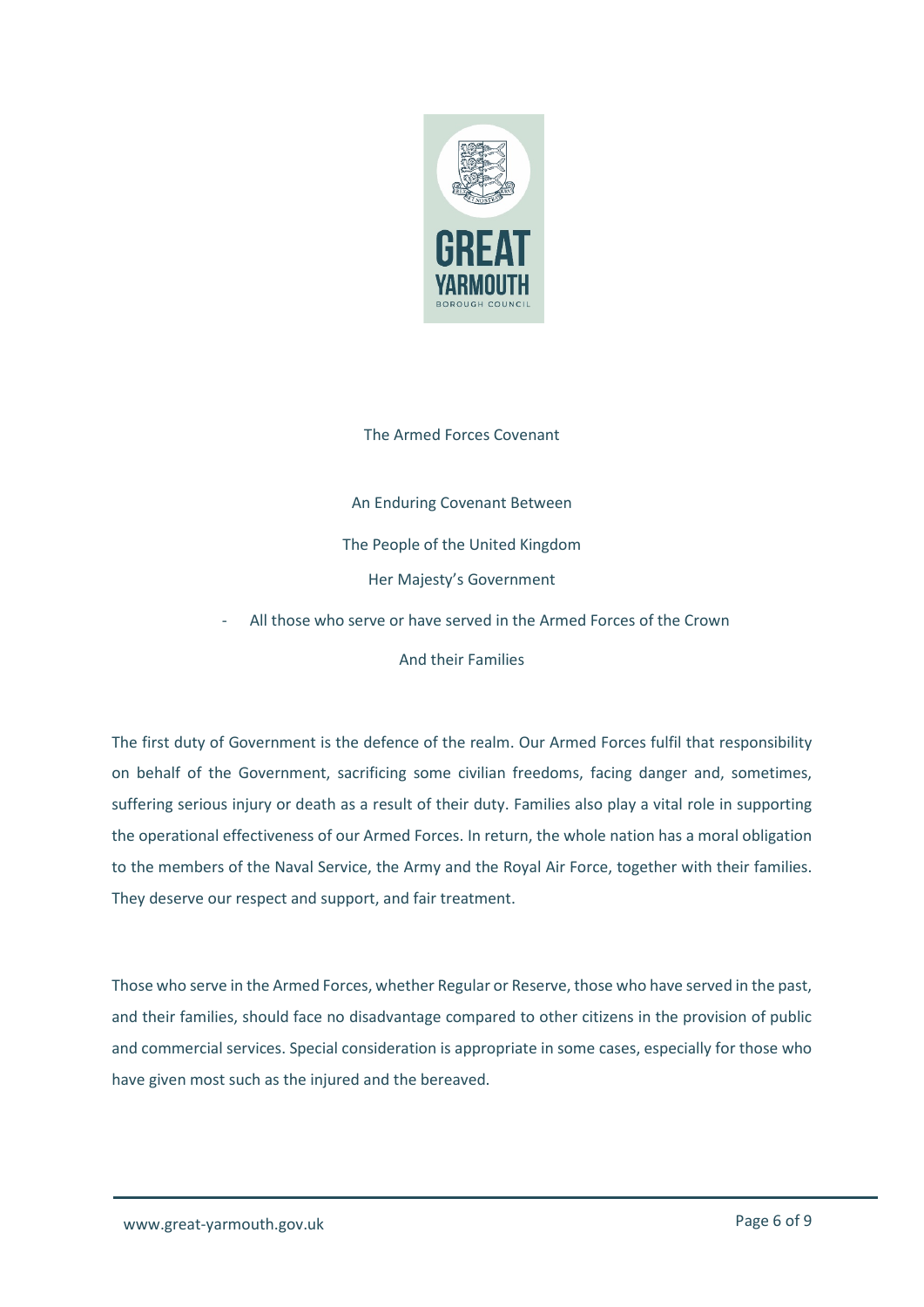This obligation involves the whole of society: it includes voluntary and charitable bodies, private organisations, and the actions of individuals in supporting the Armed Forces. Recognising those who have performed military duty unites the country and demonstrates the value of their contribution. This has no greater expression than in upholding this Covenant.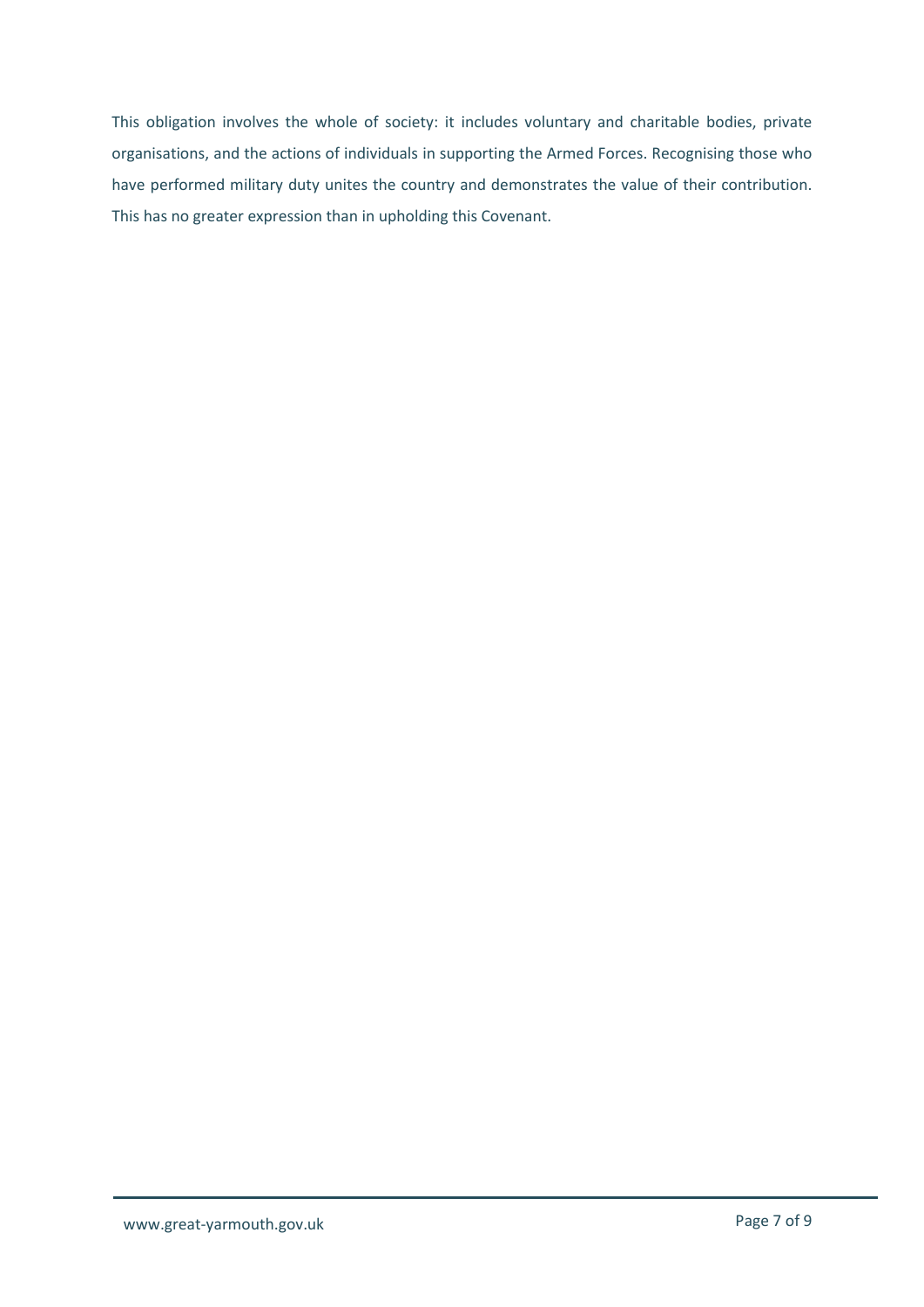## Section 1: Principles of The Armed Forces Covenant

- 1.1 We Great Yarmouth Borough Council will endeavour in our business dealings to uphold the key principles of the Armed Forces Covenant, which are:
	- *no member of the Armed Forces Community should face disadvantage in the provision of public and commercial services compared to any other citizen*
	- *in some circumstances special treatment may be appropriate especially for the injured or bereaved.*

## Section 2: Demonstrating our Commitment

**The following are suggested draft pledges covering the range of Defence personnel for whom support may be given. Delete, add or change any of the pledges to show how you can pledge support for Defence personnel in ways best suited to you. Pledges may be changed at any time in the future to reflect your changing circumstances.**

2.1 We recognise the value serving personnel, reservists, veterans and military families bring to our business and to our country. We will seek to uphold the principles of the Armed Forces Covenant, by:

- **Promoting the Armed Forces:** promoting the fact that we are an Armed Forces-friendly organisation, to our staff, customers, suppliers, contractors and wider public.
- **Veterans:** supporting the employment of veterans, recognising military skills and qualifications in our recruitment and selection process; working with the Career Transition Partnership (CTP) to support the employment of Service leavers;
- **Service Spouses & Partners:** supporting the employment of Service spouses and partners; partnering with the [Forces Families Jobs Forum;](https://www.forcesfamiliesjobs.co.uk/) and providing flexibility in granting leave for Service spouses and partners before, during and after a partner's deployment.
- **Reserves:** supporting our employees who are members of the Reserve Forces; granting additional paid/unpaid leave for annual Reserve Forces training; supporting any mobilisations and deployment; actively encouraging members of staff to become Reservists;
- **Cadet Organisations:** supporting our employees who are volunteer leaders in military cadet organisations, granting additional leave to attend annual training camps and courses; actively encouraging members of staff to become volunteer leaders in cadet organisations; supporting local military cadet units; recognising the benefits of employing cadets/excadets within the workforce.
- **National Events:** supporting Armed Forces Day, Reserves Day, the Poppy Appeal Day and Remembrance activities;